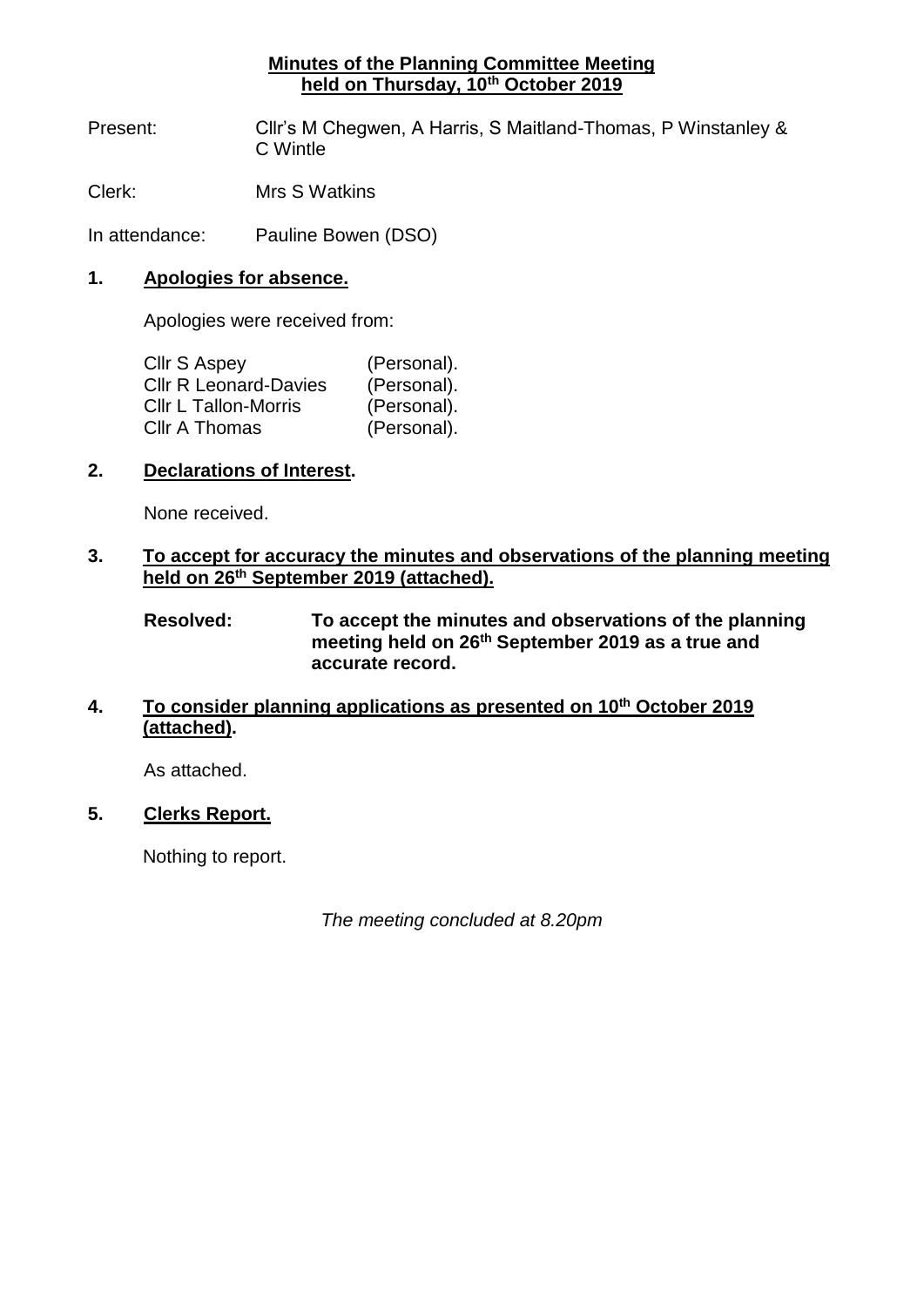



#### PLANNING APPLICATIONS FOR CONSIDERATION BY THE PLANNING COMMITTEE 10<sup>th</sup> October 2019

| <b>APPLICATION</b>                                             | <b>COMMENTS</b>                  |
|----------------------------------------------------------------|----------------------------------|
| P/19/564/FUL                                                   |                                  |
|                                                                | <b>No Objection</b>              |
| Mrs Jones                                                      |                                  |
| 6 Locks Court                                                  |                                  |
| Porthcawl                                                      |                                  |
|                                                                |                                  |
| Proposed alterations, refurbishment and single storey          |                                  |
| extension to the existing annex building located to the rear.  |                                  |
| T/19/9/CON                                                     |                                  |
|                                                                | For information only.            |
| Porthcawl Town Council                                         |                                  |
| Nottage Village Green                                          | <b>Decision Date: 23/09/2019</b> |
| Ty Canol                                                       | TPO grant - no conditions        |
| Porthcawl                                                      |                                  |
|                                                                |                                  |
| 30-40% reduction to Horse Chestnut and rebalance away          |                                  |
| from neighbouring property and road.<br>P/19/621/FUL           |                                  |
|                                                                | <b>No Objection</b>              |
| Mrs T Jenkins                                                  |                                  |
| <b>London House</b>                                            |                                  |
| The Square                                                     |                                  |
| Porthcawl                                                      |                                  |
|                                                                |                                  |
| Loft conversion including dormer $&$ internal alterations.     |                                  |
| P/19/600/FUL                                                   |                                  |
|                                                                | <b>No Objection</b>              |
| Ms S Duggan                                                    |                                  |
| 22 Picton Avenue                                               |                                  |
| Porthcawl                                                      |                                  |
|                                                                |                                  |
| Remove existing rear extension; single storey rear             |                                  |
| extension with balcony over; attic conversion including rear   |                                  |
| dormer with Juliet balcony.                                    |                                  |
| P/19/655/FUL                                                   |                                  |
|                                                                | <b>No Objection</b>              |
| Smithhuw Ltd                                                   |                                  |
| 75/77 John Street                                              |                                  |
| Porthcawl                                                      |                                  |
|                                                                |                                  |
| Change of use from use class A2 (financial) to A3 (food        |                                  |
| and drink) on ground floor and 2 no. flats on first floor with |                                  |
| associated external alterations.                               |                                  |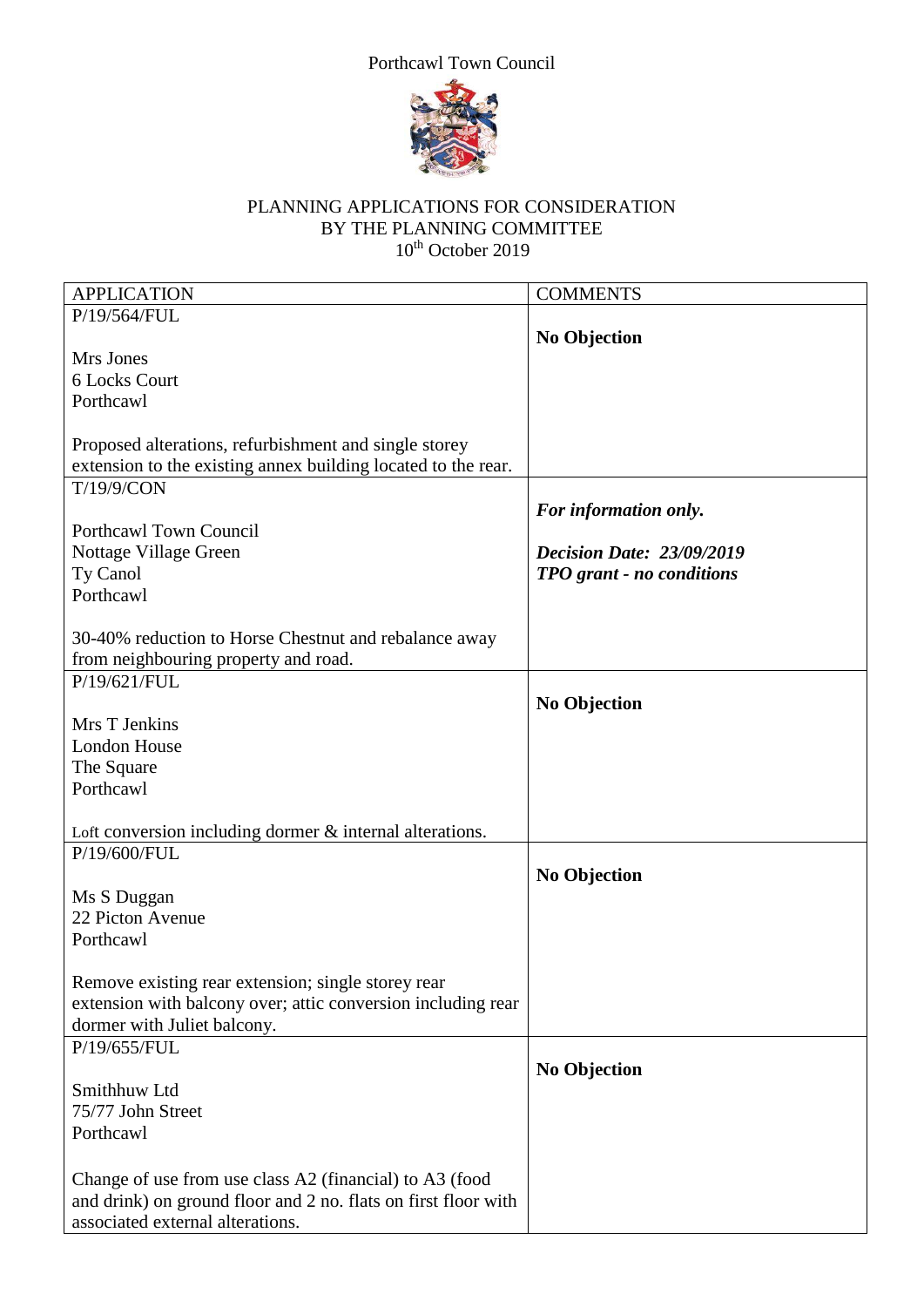| P/19/657/FUL                                                                                                 | <b>No Objection</b>                        |
|--------------------------------------------------------------------------------------------------------------|--------------------------------------------|
| Mr C Bowen                                                                                                   |                                            |
| 30 The Green Avenue                                                                                          |                                            |
| Porthcawl                                                                                                    |                                            |
|                                                                                                              |                                            |
| Convert existing conservatory into a sun lounge with a first                                                 |                                            |
| floor en-suite above.                                                                                        |                                            |
| P/19/630/FUL                                                                                                 |                                            |
|                                                                                                              | Objection:                                 |
| Mr D Tickner                                                                                                 | 1. The site is affected by a corridor of   |
| 1 Locks Court                                                                                                | interest for the Highway Authority in      |
| Porthcawl                                                                                                    |                                            |
|                                                                                                              | that it provides services for highway      |
|                                                                                                              | street lighting, drainage, fire hydrants   |
| Fence off area of land for inclusion into the curtilage of 1                                                 | and highway verge.                         |
| Locks Court for use as garden.                                                                               | 2. The proposed development will           |
|                                                                                                              | restrict visibility for pedestrians and    |
|                                                                                                              | cyclists using the shared use path exiting |
|                                                                                                              | onto Fitzhamon Road and would create       |
|                                                                                                              | traffic hazards to the detriment of        |
|                                                                                                              | highway and pedestrian safety.             |
| P/19/622/FUL                                                                                                 |                                            |
|                                                                                                              | <b>No Objection</b>                        |
| R Gardner & S Round                                                                                          |                                            |
| 4 Church Place                                                                                               |                                            |
| Porthcawl                                                                                                    |                                            |
|                                                                                                              |                                            |
| Convert dwelling into 2 flats including first floor rear                                                     |                                            |
| extension and provision of external staircase.                                                               |                                            |
| P/19/635/FUL                                                                                                 |                                            |
|                                                                                                              | <b>No Objection</b>                        |
| Mr M Hasberry                                                                                                |                                            |
| 18 West Park Drive                                                                                           |                                            |
| Porthcawl                                                                                                    |                                            |
| Retention of garage.                                                                                         |                                            |
| P/19/672/LIS                                                                                                 |                                            |
|                                                                                                              | <b>No Objection</b>                        |
| The Rest (Porthcawl) Ltd                                                                                     |                                            |
| Former The Rest Convalescent Home                                                                            |                                            |
| <b>Rest Bay</b>                                                                                              |                                            |
| Porthcawl                                                                                                    |                                            |
|                                                                                                              |                                            |
| Listed building consent for the installation of 2 no.                                                        |                                            |
| Automatic Opening Vent (AOV) roof lights within Block                                                        |                                            |
| D.                                                                                                           |                                            |
| P/19/675/FUL                                                                                                 |                                            |
|                                                                                                              | <b>No Objection</b>                        |
| Mr P Mounce                                                                                                  |                                            |
| 23 Crossfield Avenue                                                                                         |                                            |
| Porthcawl                                                                                                    |                                            |
|                                                                                                              |                                            |
| Demolish existing garage and kitchen; construct single<br>storey rear extension and detached garage to rear. |                                            |
|                                                                                                              |                                            |
|                                                                                                              |                                            |
|                                                                                                              |                                            |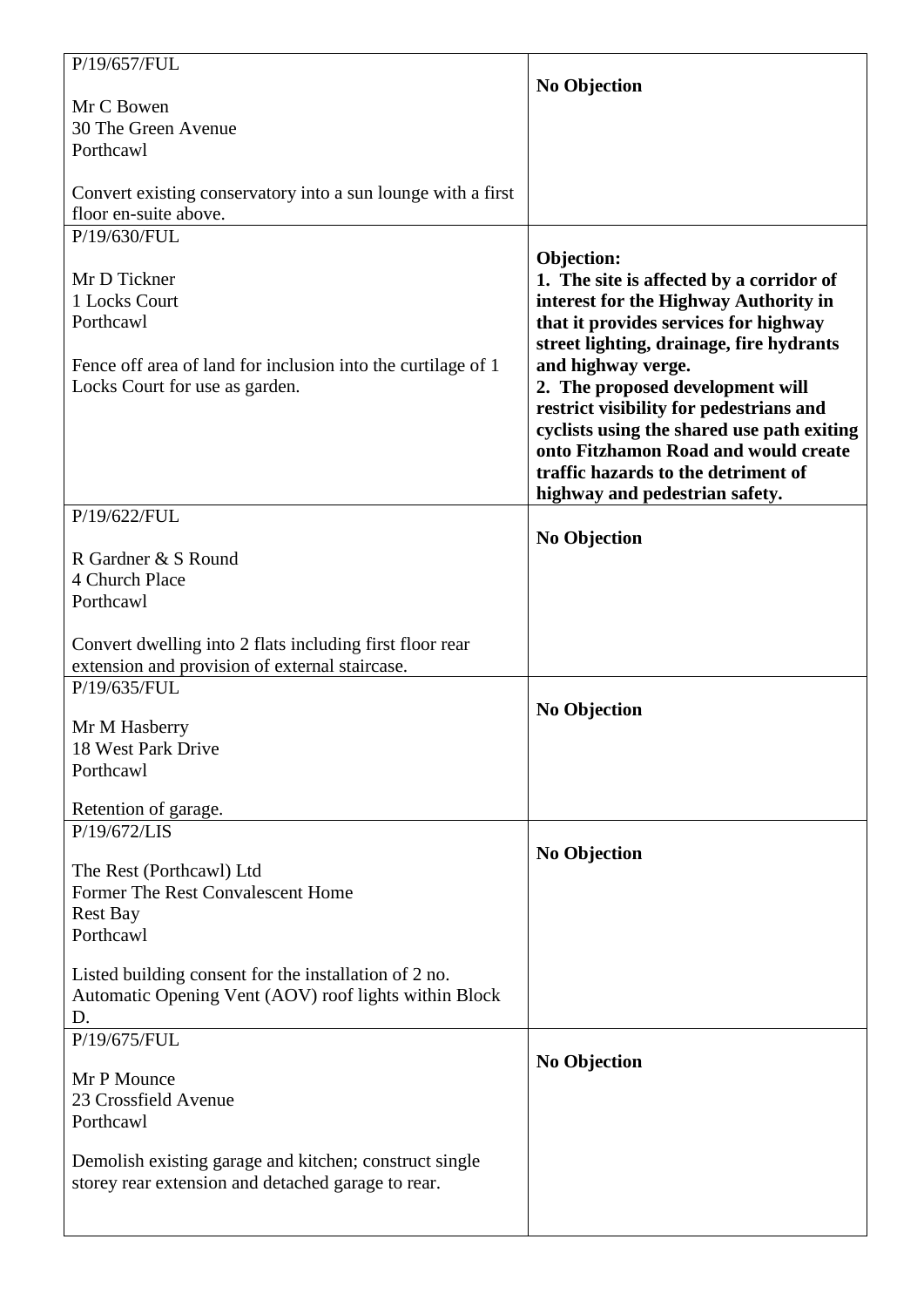| P/19/679/FUL                                                                                               |                     |
|------------------------------------------------------------------------------------------------------------|---------------------|
| Mr C Phillips                                                                                              | <b>No Objection</b> |
| 45 Severn Road                                                                                             |                     |
| Porthcawl                                                                                                  |                     |
|                                                                                                            |                     |
| Demolish existing rear extension and garage and construct                                                  |                     |
| single storey extension.                                                                                   |                     |
| P/19/712/FUL                                                                                               |                     |
| Mrs D Wiseman                                                                                              | <b>No Objection</b> |
| 2 Sandymeers                                                                                               |                     |
| Porthcawl                                                                                                  |                     |
|                                                                                                            |                     |
| Removal of existing garage and construction of a new self-                                                 |                     |
| contained annex for the purpose of accommodating                                                           |                     |
| disabled family member.                                                                                    |                     |
| P/19/670/FUL                                                                                               |                     |
|                                                                                                            | <b>No Objection</b> |
| Mr D Llewellyn                                                                                             |                     |
| 177 West Road                                                                                              |                     |
| Porthcawl                                                                                                  |                     |
|                                                                                                            |                     |
| Demolish existing outbuildings; raise height of rear<br>extension and extend to rear to provide additional |                     |
| accommodation at ground and first floor levels; side                                                       |                     |
| dormer.                                                                                                    |                     |
| P/19/710/FUL                                                                                               |                     |
|                                                                                                            | <b>No Objection</b> |
| Mr Evans                                                                                                   |                     |
| 24 Ffordd Sanderling                                                                                       |                     |
| Porthcawl                                                                                                  |                     |
|                                                                                                            |                     |
| New roof dormer to front to replace one roof light and two                                                 |                     |
| dormers.<br>P/19/533/FUL                                                                                   |                     |
|                                                                                                            | <b>No Objection</b> |
| Miss C Williams                                                                                            |                     |
| 78 Rockfields                                                                                              |                     |
| Porthcawl                                                                                                  |                     |
|                                                                                                            |                     |
| Retention of wall with fence panels.<br>P/19/705/FUL                                                       |                     |
|                                                                                                            | <b>No Objection</b> |
| Ms C Morgan                                                                                                |                     |
| 40 St David's Way                                                                                          |                     |
| Porthcawl                                                                                                  |                     |
|                                                                                                            |                     |
| Demolish outhouse to side and construct single storey                                                      |                     |
| extension.                                                                                                 |                     |
|                                                                                                            |                     |